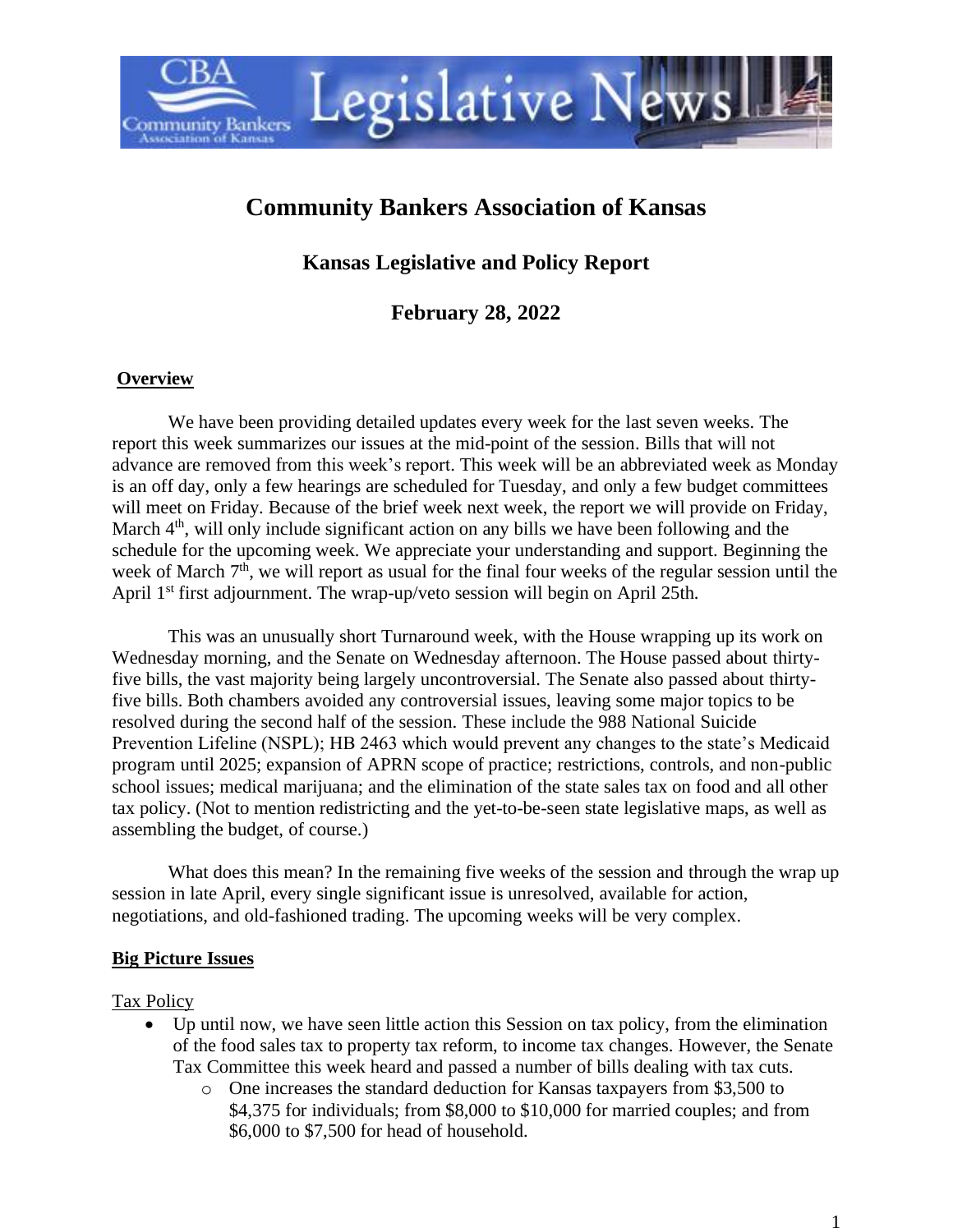- o The other bill provides an income tax credit for teachers purchasing classroom supplies in the amount of \$250.
- o The week prior, the Committee approved SB 431, which would increase the extent of property tax exemption from the statewide school levy for residential property to \$65,000 of its appraised valuation.
- The repeal of the sales tax on food sits on the Senate floor, SB 339. The bill is the Senate Tax Committee's version of the elimination of the state sales tax on food. The committee added several other provisions to the bill including an exemption of state sales tax on utilities and permitting movie theaters to retain state sales and compensating use tax from movie ticket and concession sales (added in an effort to help movie theaters recover from the pandemic). Additionally, relating to the food sales tax provision, the committee added a local option so that cities and counties can remove their local sales tax if they choose.
- House Tax intends to hear sales tax on food bills HB 2711 and HB 2720 next week.

#### More Constitutional Amendments

- In addition to the anti-abortion amendment that will be on the 2022 primary ballot, two more amendments may be added to the 2022 general election ballot. The two proposals have passed the House with the two-thirds required vote and are on their way to the Senate. The proposed amendments are as follows:
	- $\circ$  HCR 5022 would propose a constitutional amendment requiring that a sheriff be elected in each county (with the exception of Riley County).
		- Passed the House 97-24.
	- o HCR 5014 would propose a constitutional amendment that provides for legislative oversight of rules and regulations adopted by executive branch agencies and officials. The Republican legislative majority seeks authority to manage additional issues that have historically been administrative duties.
		- Initially failed to pass the House with a two-thirds majority vote but was reconsidered this week and passed the House 85-39.
		- Hearing in Senate Judiciary next week.

## **Financial Institutions Related Issues**

Both chambers passed a handful of bills related to financial institutions:

- SB 400: Uniform Trust Code.
	- o Passed the Senate 40-0.
- SB 483: ATM theft.
	- o Passed the Senate 40-0.
- HB 2568 KMBA.
	- o Passed the House 118-3.
- HB 2547 TEFFI insurance companies.
	- o Passed the House 120-1.

## Committee Activity This Past Week

There was little committee activity this week, as both chambers were on the floor debating bills Tuesday and half of Wednesday before adjourning for the Turnaround weekend.

## Housing Bills

• No movement on the housing bills this week. They are exempt bills, so will be dealt with later in the Session.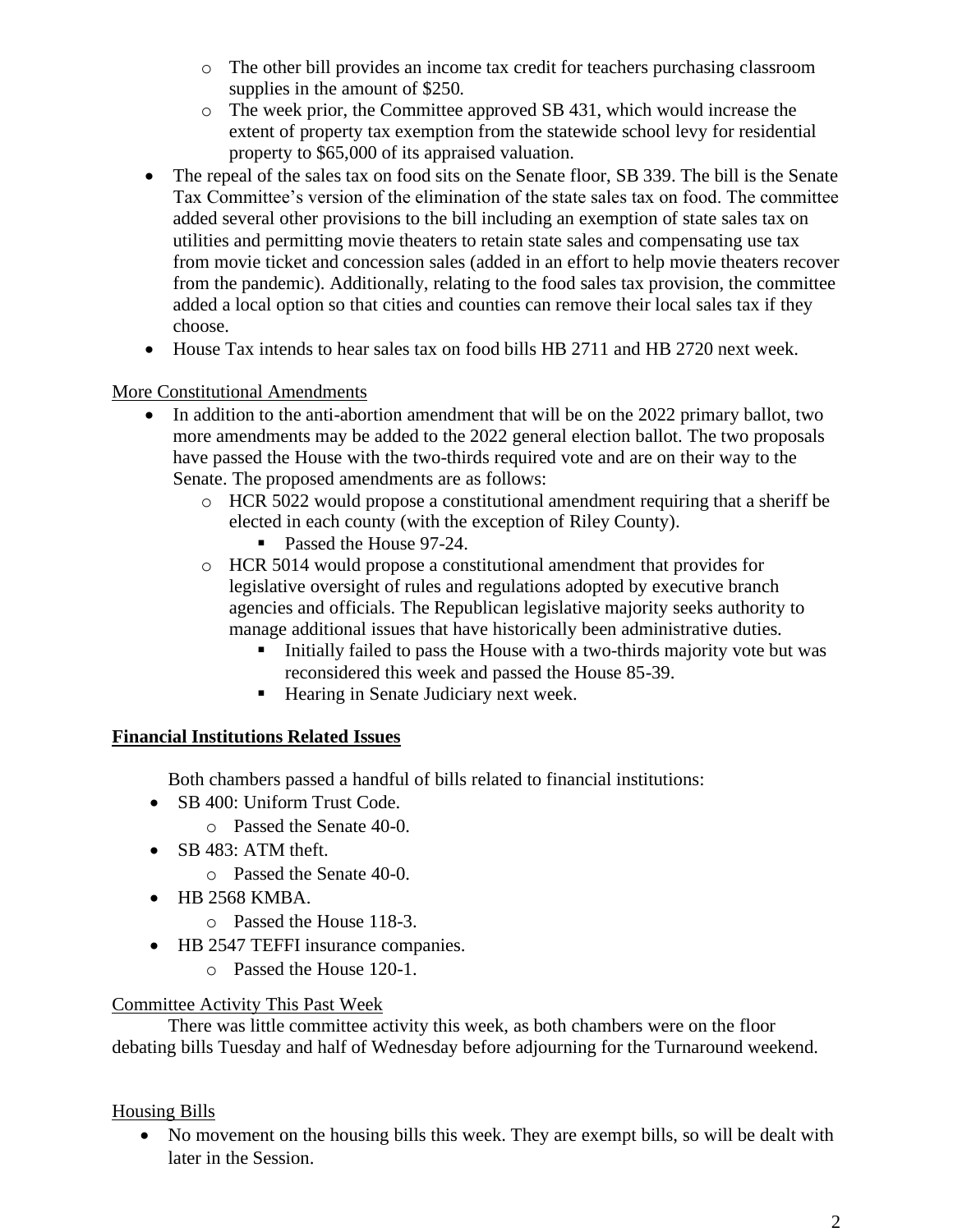- SB 369: Establishing the Kansas affordable housing tax credit act providing income, privilege, and premium tax credits for qualified low-income housing projects.
	- o SB 369 is essentially state enactment of the federal low-income housing tax credit statute.
	- o Passed out of Fed and State Affairs and combined with SB 375 into Sub for HB 2212.
	- o On General Orders.
- SB 375: Enacting the Kansas housing investor tax credit act and expanding Kansas housing programs to facilitate economic development by providing tax credits for investment in residential housing projects in underserved rural and urban communities to accommodate new employees and support business growth.
	- o Passed out of Fed and State Affairs and combined with SB 369 into Sub for HB 2212.
	- o On General Orders.
- SB 376: Expanding Kansas housing programs to facilitate economic development by broadening the Kansas rural housing incentive district act to allow use of bond proceeds for construction of residential dwellings and buildings and to include the city of Topeka, increasing availability of loans or grants to rural communities for moderate income housing, establishing a program for urban communities for moderate income housing and permitting housing developments to include manufactured or modular housing.
	- o Passed out of Senate Fed and State Affairs.
	- o On General Orders.

#### Active Bills

Any new bills are in **bold**.

- SB 400 (now Sub for SB 400): Updating certain requirements and conditions relating to the creation, modification, and termination of trusts in the Kansas uniform trust code and updating the definition of resident trust for tax purposes.
	- $\circ$  Worked in FI&I on February 17<sup>th</sup>.
	- o As discussed during the hearing, the first two sections of the bill were removed to address the conferees' concerns, and also amends the definition of resident trust.
	- o Summary of the bill as amended: [http://kslegislature.org/li/b2021\\_22/measures/documents/supp\\_note\\_sb400\\_01\\_0](http://kslegislature.org/li/b2021_22/measures/documents/supp_note_sb400_01_0000.pdf) [000.pdf](http://kslegislature.org/li/b2021_22/measures/documents/supp_note_sb400_01_0000.pdf)
	- o In short, the two sections that were removed included the provision for opting out of the rule against perpetuities as well as the decanting statute. The Judicial Council will continue to study these sections and the Legislature may address these issues in the future.
	- o Passed the Senate 40-0.
- SB 483: Increasing criminal penalties for theft and criminal damage to property involving remote service units such as automated cash dispensing machines and automated teller machines.
	- o Heard in Senate Judiciary and passed out of Senate Judiciary on 2/18. No amendments.
	- o CBA provided written testimony in support.
	- o KBA and Heartland Credit Union Association testified in support.
	- o Passed the Senate 40-0.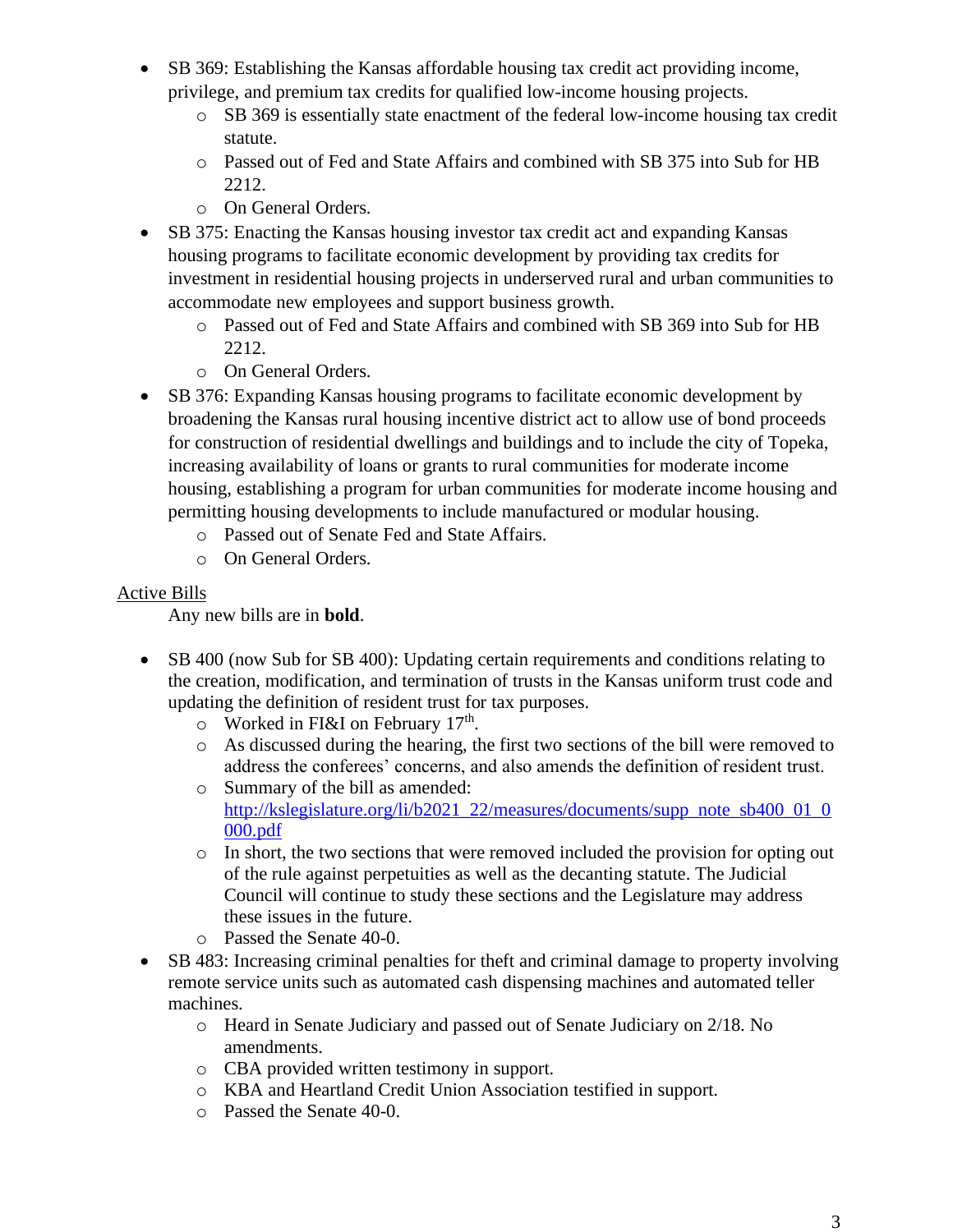- SB 335 KBA health plan bill: Exempting certain business entities that provide health insurance in the state but are not subject to the jurisdiction of the commissioner of insurance from payment of the annual premium tax.
	- o Passed the Senate 34-0 February 17<sup>th</sup>.
	- o Hearing in House Insurance Wednesday, March 2<sup>nd</sup>.
- HB 2568 KMBA bill from the 2021 Session: Amending the Kansas mortgage business act by providing for mortgage business work at remote locations, license and registration renewal or reinstatement procedures, surety bond requirements and evidence of solvency and net worth and requiring notice when adding or closing branch offices.
	- o Hearing in House FIRD 1/31.
	- o Proponents included OSBC, Zillow, Rocket Mortgage, and the Mortgage Bankers Association.
	- o Passed out of committee 2/9.
	- o Passed the House 118-3 on 2/23.
- HB 2268: Enacting the Kansas rural home loan guarantee act and authorizing the state treasurer to guarantee a certain portion of rural home loans made by financial institutions and report to the legislature regarding such loan guarantees.
	- o The bill was amended and passed out of House FIRD.
	- o Farm Bureau and the Kansas Corn Growers' Association requested an amendment that does the following:
		- Makes KHRC as opposed to the State Treasurer the administrator of the act.
		- Modifies the guarantee amount specified for a certain portion of loans with moneys from the State Housing Trust Fund.
		- Establishes a limit on the total amount of such loan guarantees at \$2 million.
		- Requires fees and charges imposed by KHRC and other moneys received by KHRC to be remitted and credited to the Fund.
	- o Blessed and remains alive for the remainder of Session.

#### TEFFI Bills

- SB 337: Converting the conditional charter issued for the pilot program under the TEFFI Act to a full TEFFI charter.
	- o Passed the Senate 39-0.
	- $\circ$  Passed the House 119-1 on February 16<sup>th</sup>.
- HB 2489: Companion bill to SB 334.
	- $\circ$  Passed the House 120-0 on February 16<sup>th</sup>.
- SB 377: Authorizing TEFFI insurance companies within the captive insurance act and providing for the requirements and operations thereof.
	- $\circ$  Passed the Senate 36-3 on February 15<sup>th</sup>.
	- o In House FIRD.
- HB 2547: Authorizing TEFFI insurance companies within the captive insurance act and providing for the requirements and operations thereof.
	- o Passed out of House Insurance.
	- o Passed the House 120-1 on 2/23.

#### **Upcoming Activities**

The legislative schedule of hearings is updated regularly throughout the week can be found in the House and Senate calendars on the Legislature website at: [http://kslegislature.org/li/b2021\\_22/chamber/calendars/](http://kslegislature.org/li/b2021_22/chamber/calendars/)